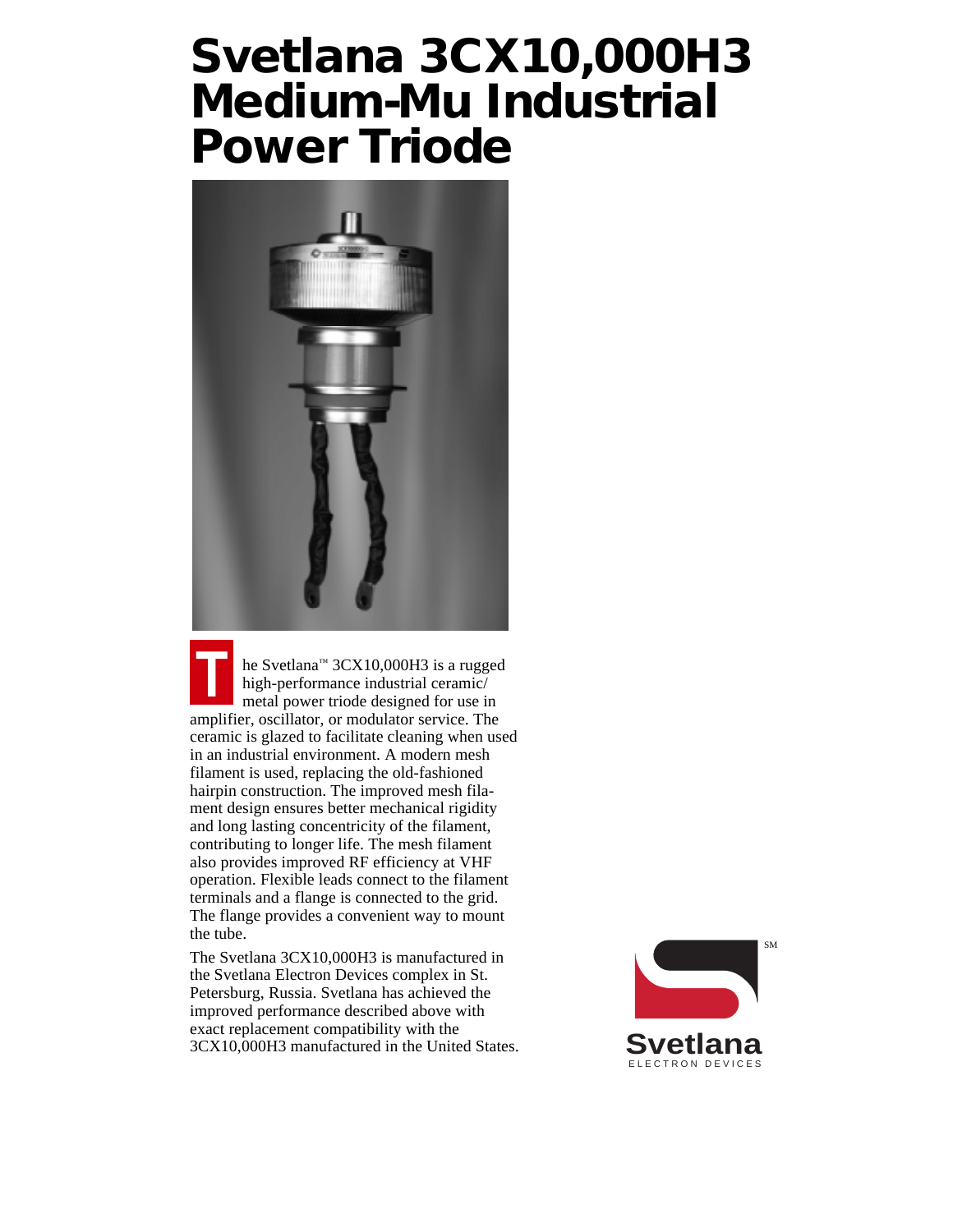# **Svetlana 3CX10,000H3**

### **General Characteristics**

| <b>Electrical</b>                                       |                           |
|---------------------------------------------------------|---------------------------|
| Filament                                                | Thoriated-tungsten mesh   |
| Voltage                                                 | 7.50 ±0.37 V              |
| Current $@7.50V$                                        | $99\pm5$ A                |
| Amplification factor (average)                          | 20                        |
| Direct interelectrode capacitances (grounded filament): |                           |
| <b>Input</b>                                            | 53.0 pF                   |
| Output                                                  | $1.5$ $pF$                |
| Feedback                                                | 34 pF                     |
| Maximum frequency for full ratings (CW)                 | 90 MHz                    |
| <b>Mechanical</b>                                       |                           |
| Cooling                                                 | Forced air                |
| Base                                                    | Flying leads/flange       |
| Socketing                                               | None. Mounting flange     |
| Operating position                                      | Vertical, Base up or down |
| Maximum operating temperature                           | $250^\circ C$             |
| Maximum dimensions:                                     |                           |
| Length (including filament leads)                       | 45.09 cm (17.75 in.)      |
| Diameter                                                | 17.91cm (7.05 in.)        |
| Net weight                                              | 5.5 kg (12 lb)            |

### **RF Power Amplifier or Oscillator, Class C, (Filtered DC Plate Power Supply)**

|             | 10,000        | V      |
|-------------|---------------|--------|
|             | 5.0           | A      |
|             | 10,000        | W      |
|             | <i>250</i>    | W      |
|             | $-1000$       | V      |
|             | 0.6           | А      |
|             | 40,000        | W      |
|             |               |        |
|             |               |        |
| 7000        | <i>9000</i>   | $\vee$ |
| 4.0         | 4.0           | А      |
| $-670$      | -930          | V      |
| 275         | 430           | mА     |
| 340         | 390           | V      |
| 260         | 570           | W      |
| 28,000      | 36,000        | W      |
| <i>9000</i> | 7000          | W      |
| 19,000      | <i>29.000</i> | W      |
| 720         | 1100          | Ohms   |
|             |               |        |

### **Audio or Radio Frequency Amplifier Service, Class AB or B**

| Maximum Ratings (per tube) |             |   |
|----------------------------|-------------|---|
| DC plate voltage           | <i>7500</i> |   |
| DC plate current           | 5.0         |   |
| Plate dissipation          | 12.000      | W |
| Grid dissipation           | 250         | W |
|                            |             |   |

\*Approximate values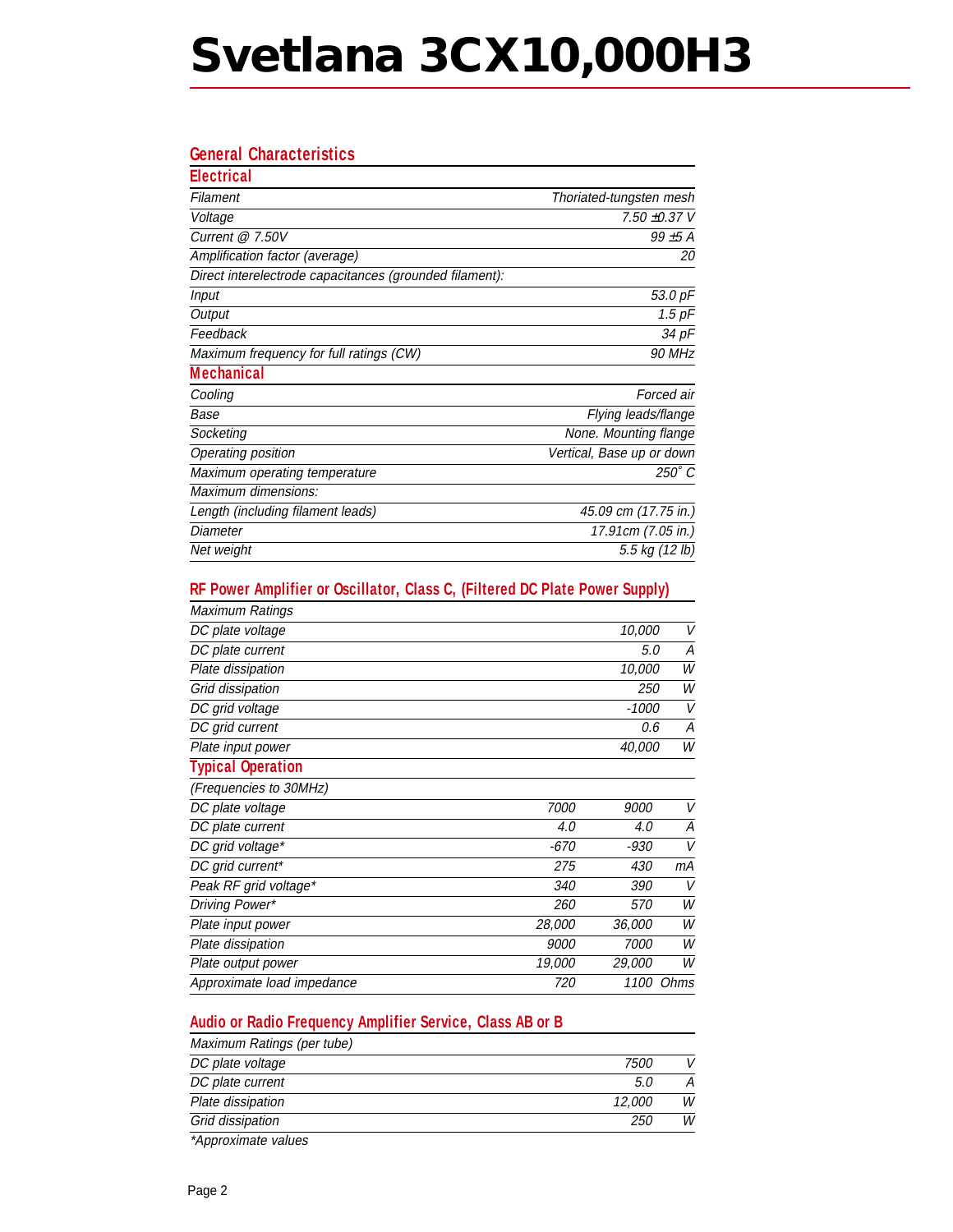## **Medium-Mu Industrial Power Triode**

### **Electrical Application**

**Filament Operation** The rated filament voltage for the 3CX10,000H3 is 7.50 volts. Filament voltage, as measured at the filament seals, should be maintained within 5% of this value to obtain maximum tube life.

**High Frequency Operation** Useful operation of the 3CX10,000H3 may be obtained to 140 MHz. Class C service at this frequency requires a reduction of maximum plate voltage to 7000 volts.

#### **Mechanical Application**

**Mounting** The 3CX10,000H3 must be mounted with its axis vertical. The base of the tube may be up or down.

**Filament Connections** The Svetlana 3CX10,000H3 filament connections are made via the attached flexible leads.

**Grid Connection** The mounting flange is also the electrical connection to the grid.

**Cooling** Sufficient forced-air circulation must be provided to keep the temperature of the anode core and the temperatures of the ceramic/metal seals below 250˚C. Airflow requirements to maintain these temperatures below 225˚C with an inletair temperature of 40˚C are tabulated. Additional stem cooling is required. 10 cfm of airflow must be directed over the lead-to-tube connections for the filament leads. At frequencies above 30 MHz or at higher inlet-air temperatures or higher altitudes, more airflow will be required. The joints between the filament leads and the tube surfaces must be adequately cooled.

| <b>Base-to-Anode Air Flow</b>  |                        |                                  |                        |                                  |  |
|--------------------------------|------------------------|----------------------------------|------------------------|----------------------------------|--|
|                                | Sea Level              |                                  | 5000 Feet              |                                  |  |
| Anode*<br>Dissipation<br>Watts | Air Flow<br><b>CFM</b> | Pressure Drop<br>Inches of Water | Air Flow<br><b>CFM</b> | Pressure Drop<br>Inches of Water |  |
| 4000                           | 85                     | 0.18                             | 105                    | 0.21                             |  |
| 6000                           | 145                    | 0.38                             | 175                    | 0.46                             |  |
| 8000                           | 215                    | 0.68                             | 260                    | 0.82                             |  |
| 10,000                         | 295                    | 1.08                             | 360                    | 1.32                             |  |
| 12,000                         | 390                    | 1.62                             | 470                    | 1.95                             |  |

*\* Adequate cooling allowance is included for approximately 1000 watts of additional dissipation of filament and grid power*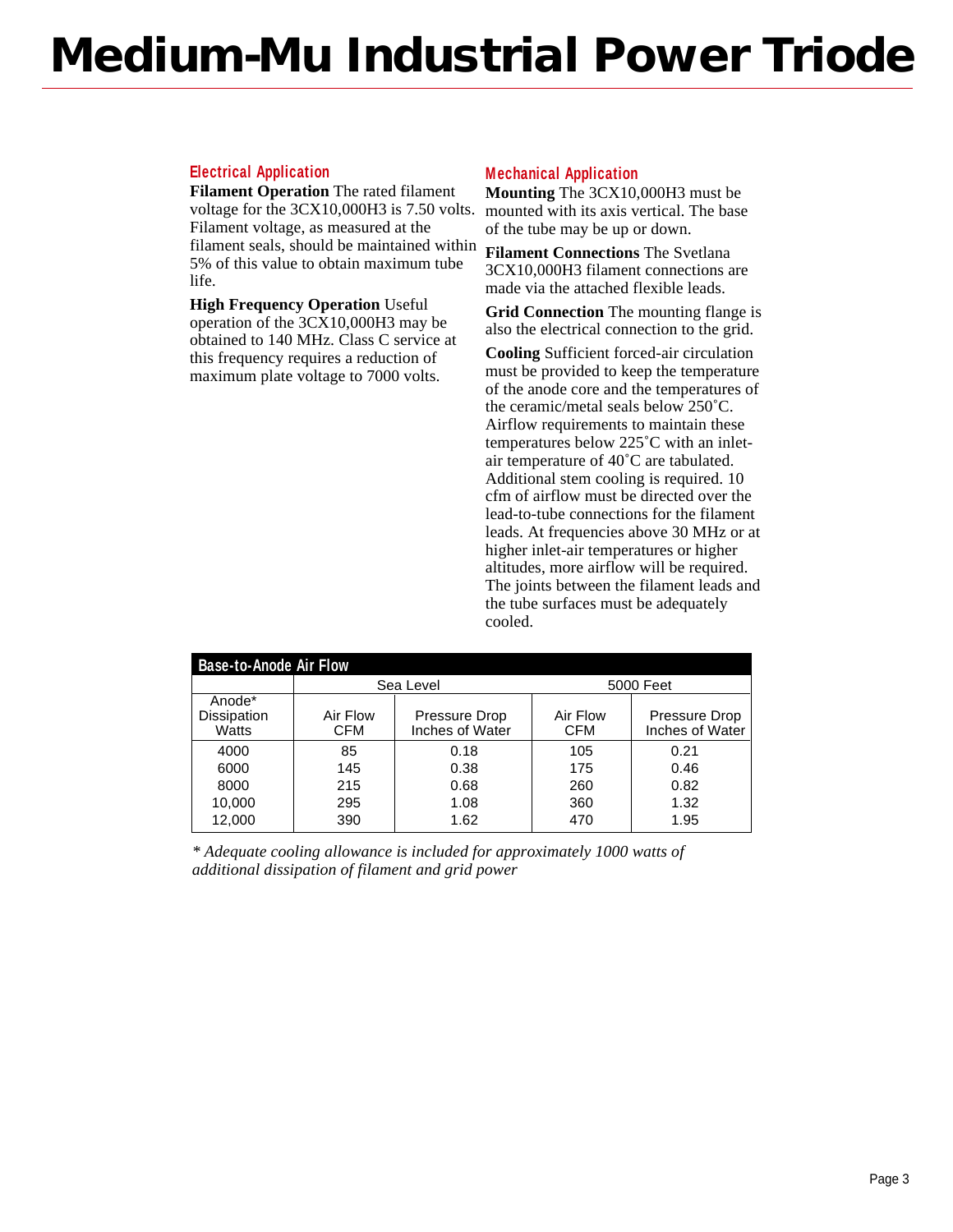# **Svetlana 3CX10,000H3**

### **Svetlana 3CX10,000H3 Outline Drawing**



|        | <b>Dimensional Data</b> |        |        |        |       |       |
|--------|-------------------------|--------|--------|--------|-------|-------|
| Dim.   | Millimeters             |        |        | Inches |       |       |
|        | Ref.                    | Min.   | Max.   | Ref.   | Min.  | Max.  |
| Α      |                         | 175.97 | 179.07 |        | 6.928 | 7.050 |
| B      |                         | 21.72  | 27.50  |        | 0.855 | 0.895 |
| D      | 47.63                   |        |        | 1.875  |       |       |
| E      | 82.55                   |        |        | 3.250  |       |       |
| н      |                         | 13.46  | 17.78  |        | 0.530 | 0.700 |
| J      | 3.18                    |        |        | 0.125  |       |       |
| Κ      |                         | 112.4  | 112.9  |        | 4.425 | 4.445 |
| L      |                         | 127.62 | 129.29 |        | 5.030 | 5.090 |
| M      |                         | 100.33 | 109.22 |        | 3.950 | 4.300 |
| N      |                         | 61.27  | 70.82  |        | 2.412 | 2.788 |
| P      |                         | 209.55 | 222.25 |        | 8.250 | 8.750 |
| R      |                         | 17.78  | 21.84  |        | 0.800 | 0.860 |
| т      |                         | 9.53   |        |        | 0.375 |       |
| $\vee$ | 6.35                    |        |        | 0.250  |       |       |
| Z      | 50.8                    |        |        | 2.000  |       |       |
| ZA     |                         | 215.9  | 228.6  |        | 8.500 | 9.00  |
| ΖB     | 9.91                    |        |        | 0.390  |       |       |